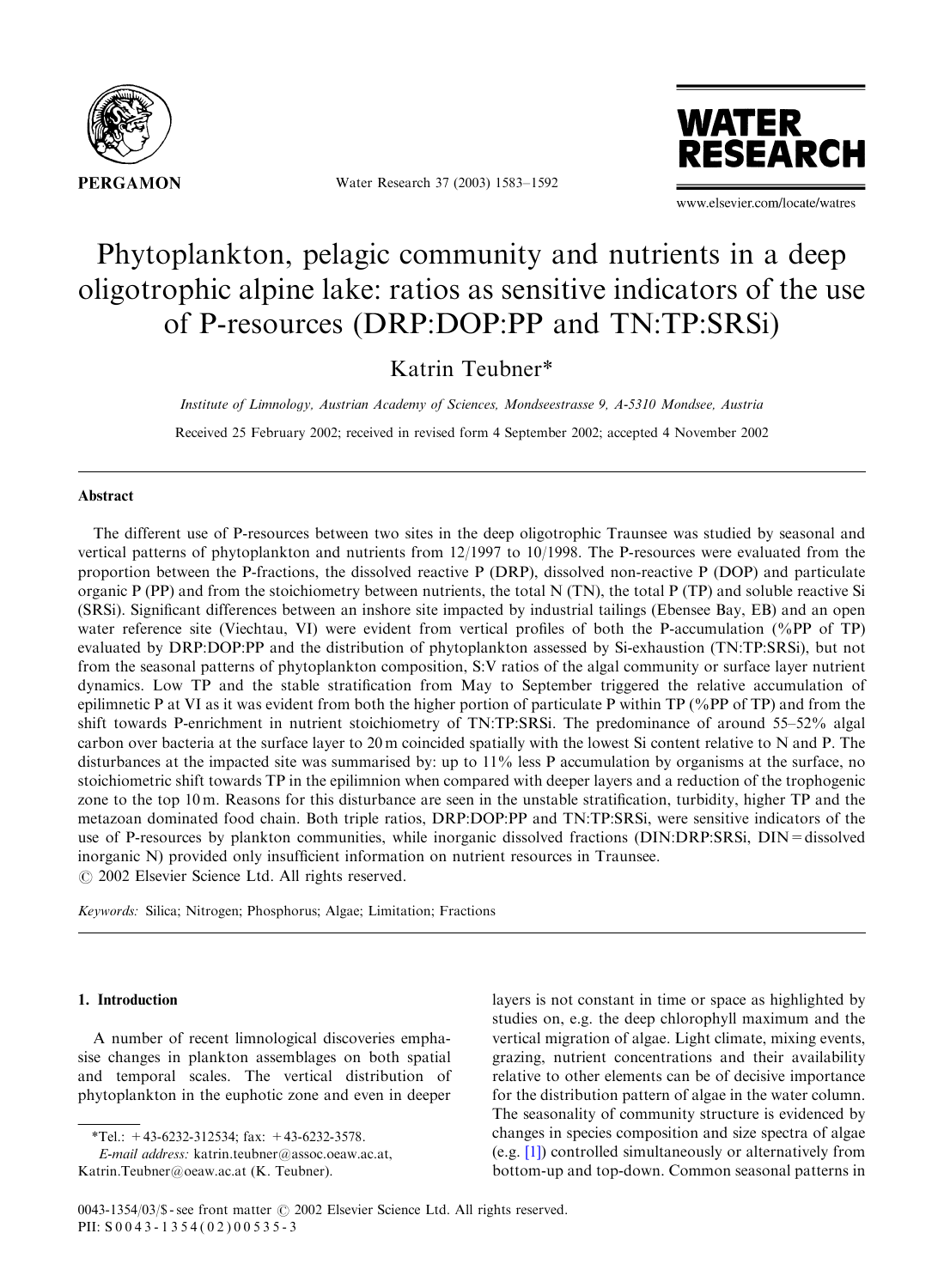phytoplankton communities of deep stratifying lakes are summarised e.g. in Reynolds [\[2\].](#page-8-0)

With a maximum depth of 190 m and a water volume of  $2302 \times 10^6$  m<sup>3</sup> Traunsee, is the deepest alpine lake in Austria. Industrial salt and alkaline sludge have been deposited in the Ebensee bay (EB) since 1883. I studied the impact of these tailings on phytoplankton by comparing the seasonal and the vertical patterns of algae and nutrient resources between the impacted inshore site EB and an open water reference station (VI) in Traunsee. In particular, correlative relationships were used to search for a significant distinct species composition, algal community size structure and absolute concentration of the main nutrient elements.

In freshwater systems phosphorus is usually the major bottom-up element controlling productivity. Beside the concentration of P, the proportion between P-fractions and the relationship between P and other nutrients [\[3\]](#page-8-0) are key factors for the relative availability of resources for algal growth and plankton community. Portions between the fractions within total phosphorus (TP) as described by the triple ratio DRP:DOP:PP reflect biomass, the P-availability for producers (e.g. [\[4\]\)](#page-8-0) and the P-release by producers and consumers. A second triple ratio, N:P:Si concerns the stoichiometric relationship between nutrients in planktonic matter. We used the molar ratio  $TN:TP:SRSi = 16:1:17$  as a reference point for the ecological stoichiometry of shallow mesoto hypertrophic lakes, and could show that, commonly TN or TP or SRSi is invariant relative to the remaining other two elements  $(3]$ ; TN=total nitrogen, SRSi=soluble reactive silica). Lakes where TN:TP:SRSi fluctuated evenly around this reference point, in a cyclic pattern throughout the seasons, were the exception to the rule.

I hypothesise that significant differences between the impacted in-shore site and the open water reference site in oligotrophic Traunsee become evident by the pattern of both (i) the seasonal structure and (ii) the vertical distribution of phytoplankton and nutrients. Further I focus on the use of P-sources by the share of fractions within TP and the stoichiometry of N:P:Si.

## 2. Methods

Monthly measurements in Traunsee were recorded at a station close to the industrial outlet in the EB and the reference site at the maximum depth of 190 m near Viechtau(VI) from December 1997 to October 1998.

TN, dissolved inorganic N  $(DIN = NO<sub>3</sub><sup>-</sup> - N + NO<sub>2</sub><sup>-</sup>$  $N + NH_4^+$ –N), SRSi, the fractions of TP as dissolved reactive P (DRP), total dissolved P (DP), dissolved nonreactive P (DOP), dissolved non-reactive P (DOP=DP– DRP, mainly dissolved organic P), particulate P  $(PP = TP - DP$  [\[5\]](#page-8-0)) and chlorophyll-a (Chl-a) were mea-

sured from discrete samples at different depths using standard techniques.

All other abbreviations, descriptions, methods and units for variables are summarised in [Table 1](#page-2-0).

Logarithmic data were standardised for multivariate statistical analyses using STATGRAPHICS plus 4.0 and SYSTAT 8.0. A step-wise species extraction was repeated with principal component analysis (PCA) until the first two components represented more than 50% of total variance (13 taxa in [Fig. 3A](#page-4-0), 22 cases). Those species extracted by PCA were included in the discriminant analysis (DA, [Fig. 3B\)](#page-4-0).

Triple ratios of the three fractions as DRP:DOP:PP and of nutrient stoichiometry as N:P:Si are displayed in triangular diagrams using Grapher 1.22 [\(Fig. 5](#page-5-0)). Each point on the triangle represents the sum of the three Pfractions or the concentration of the three nutrients equal to 100%. The corners of the triangle represent the concentration of one element only (100%) and the absence of the remaining two. Points near the corner PP in [Fig. 5A and D](#page-5-0) indicate a high proportion close to 100% within TP, those distant from the PP corner low proportions. Points on the DRP:DOP-axis would mark the absence of PP  $(0\%)$ . The central intersection point of the three solid lines marks the equal proportion among the three fractions  $(DRP:DOP:PP=33:33:33=1:1:1)$ . The solid line intersecting the PP-corner indicates the constant ratio of equal proportions between DRP and DOP (e.g. DRP:DOP = 50:50) at variable PP. In analogy the other two solid lines mark equal proportions between PP:DOP at variable DRP and DRP:PP at variable DOP, respectively.

I assume that the molar 'optimum ratio'  $N:Psi=16:1:17$ , which in a strict sense refers to cellular content only, reflects the stoichiometric demand by the algal organisms and is used as a reference point for ecological stoichiometry [\[3\]](#page-8-0). For that scaling reason the relative concentrations were calculated by  $C_{TN} =$  $C_{\text{TN} \text{ orig}}/R_{\text{TN}}$ ,  $C_{\text{TP}} = C_{\text{TP} \text{ orig}}/R_{\text{TP}}$  and  $C_{\text{SRSi}} =$  $C_{SRS\;iorig}/R_{SRSi}$  with  $R_{TN} = 16$ ,  $R_{TP} = 1$  and  $R_{SRSi} =$ 17. Consequently, the three optimum lines of  $N:P=16:1$ ,  $N:SRSi = 16:17$  and  $P:SRSi = 1:17$  are displayed in the triangle (Fig.  $5B$ ) in the proportion 1:1 (50%:50%). The optimum ratio of N:P:SRSi =  $16:1:17$  is marked by the intersection of these three optimum lines. This scaling is valid for [Figs. 5C and E](#page-5-0) too, but only the highlighted bold inner triangle from [Fig. 5B](#page-5-0) is shown.

## 3. Results

The range of annual variation of TP, the portion of P which was accumulated by organisms (%PP of TP) and the chlorophyll-a (chl-a) for the depths 5 and 10 m is displayed as notched box whisker plots for the open water reference site (VI) and the impacted site (EB) in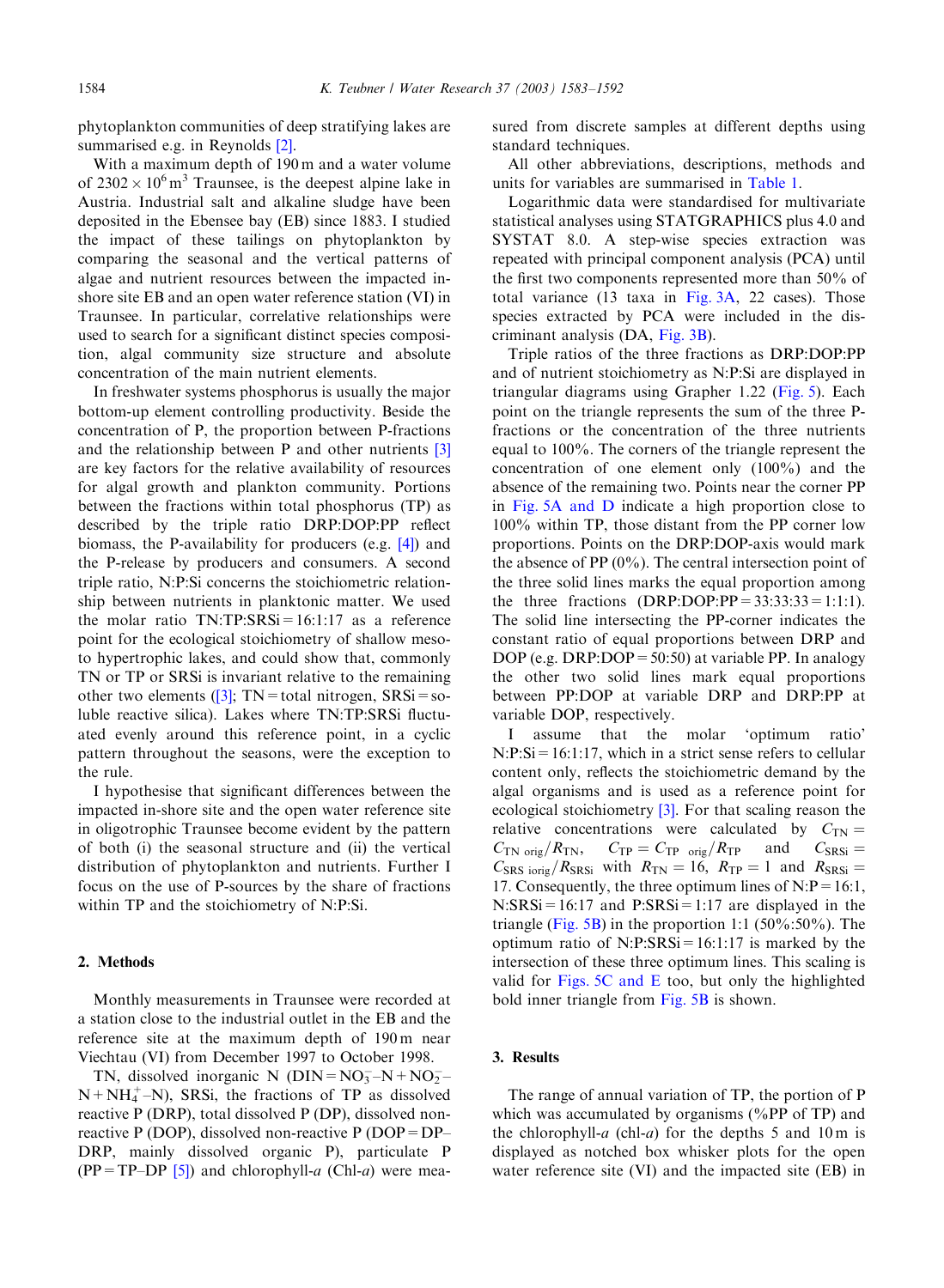<span id="page-2-0"></span>Table 1 Abbreviations, descriptions and units for variables

| Abbr.                                    | Description                                                                                                                                                                                                                                              | Unit                                                      |
|------------------------------------------|----------------------------------------------------------------------------------------------------------------------------------------------------------------------------------------------------------------------------------------------------------|-----------------------------------------------------------|
| Phyt biovol                              | Phytoplankton biovolume; light microscopy counts and size<br>measurements, mean values of single species of a normal or a log-<br>normal distribution were calculated depending on the best fit.                                                         | $mm31-1$                                                  |
| S                                        | Phytoplankton surface same as above                                                                                                                                                                                                                      | $mm21-1$                                                  |
| S:V                                      | Surface: (bio) volume ratio of phytoplankton                                                                                                                                                                                                             | $mm21-1$ : $mm31-1$                                       |
| $C_{p}$                                  | Carbon of phytoplankton; calculated separately for classes, Behrendt<br>[6]: 9.43 ng C $\mu$ g <sup>-1</sup> FW for cyanobacteria, 7.26 ng C $\mu$ g <sup>-1</sup> FW for<br>diatoms, 6.73 $\mu$ g C $\mu$ g <sup>-1</sup> FW for other eukaryotic algae | $\mu$ mol(C) $1^{-1}$                                     |
| $C_{b}$                                  | Carbon of heterotrophic bacterioplankton; bacterial abundance and<br>biovolume measured by DAPI staining epifluorescence microscopy [7];<br>carbon calculated by volume $0.72$ , Norland (1993) in Klammer et al. [7]                                    | $\mu$ mol(C) $1^{-1}$                                     |
| $C_p:C_b$                                | Carbon ratio of phytoplankton to bacterioplankton                                                                                                                                                                                                        | $\mu$ mol(C)1 <sup>-1</sup> : $\mu$ mol(C)1 <sup>-1</sup> |
| $C_{\text{Cil}}$                         | Carbon of ciliates; abundance and biovolume of ciliates measured by<br>quantitative Protargol staining, Sonntag et al. [9]; carbon calculated<br>by volume conversion factor: $0.19 \text{ pg C} \mu\text{m}^{-3}$ , Putt and Stoecker [8]               | $\mu$ mol(C) $1^{-1}$                                     |
| <b>HNFs</b>                              | Heterotropic nanoflagellates; counting by DAPI staining,<br>epifluorescence microscopy, Sonntag et al. [9]                                                                                                                                               | $\mu$ m <sup>3</sup> 1 <sup>-1</sup>                      |
| $C_{HNF}$                                | Carbon of HNFs calculated by volume conversion factor:220 fg<br>$C \mu m^{-3}$ , Sonntag et al. [10]                                                                                                                                                     | $\mu$ mol(C) $1^{-1}$                                     |
| $C_{\rm MZOO}$                           | Carbon of metazoan zooplankton; abundance and biovolume of<br>rotifers, cladocerans and copepods by light microscopy; carbon by<br>volume conversion factor: $7.87$ ng C <sub>Hg</sub> <sup>-1</sup> FW, Behrendt [6]                                    | $\mu$ mol(C) $1^{-1}$                                     |
| $C_{\text{cil}+HNF}$ : $C_{\text{MZOO}}$ | Carbon ratio of ciliates and HNFs versus metazoan zooplankton                                                                                                                                                                                            | $\mu$ mol $(C)1^{-1}$                                     |
| $C_{z}$                                  | Zooplankton carbon as the sum of carbon content of HNFs, ciliates<br>and metazoan zooplankton                                                                                                                                                            | $\mu$ mol(C) $1^{-1}$                                     |
| $C_z:C_{b+p}$                            | Ratio of carbon of zooplankton to pooled carbon of bacteria and<br>phytoplankton                                                                                                                                                                         | $\mu$ mol(C)1 <sup>-1</sup> : $\mu$ mol(C)1 <sup>-1</sup> |
| $Z_{\rm eu}$                             | Euphotic depth; depth of 1% light intensity calculated from vertical<br>attenuation coefficient by individual underwater light profiles (PAR,<br>Li-COR, $4\pi$ )                                                                                        | m                                                         |
| $Z_{\rm mix}$                            | Mixing depth; calculated from the depth with maximum relative<br>thermal resistance against mixing (RTR), temperature measured by<br>the multi-parameter profile YSI 6920.                                                                               | m                                                         |
| <b>NTU</b>                               | Nephelometric turbidity units; measured by the multi-parameter<br>profiler YSI 6920.                                                                                                                                                                     |                                                           |

[Fig. 1.](#page-3-0) The surface layers 5 and 10 m are representative for the euphotic layer at both sites in Traunsee as indicated by the mean euphotic depth of 12 and 10 m at VI and EB, respectively measured by vertical light attenuation.

TP is evidently higher at EB than at VI even if the difference is not significant as indicated by medians at the notches. Slightly lower values are found for  $\%$ PP of TP and Chl-a at EB (median:  $11\%$  less P-accumulation and 14% less Chl-a than at VI). The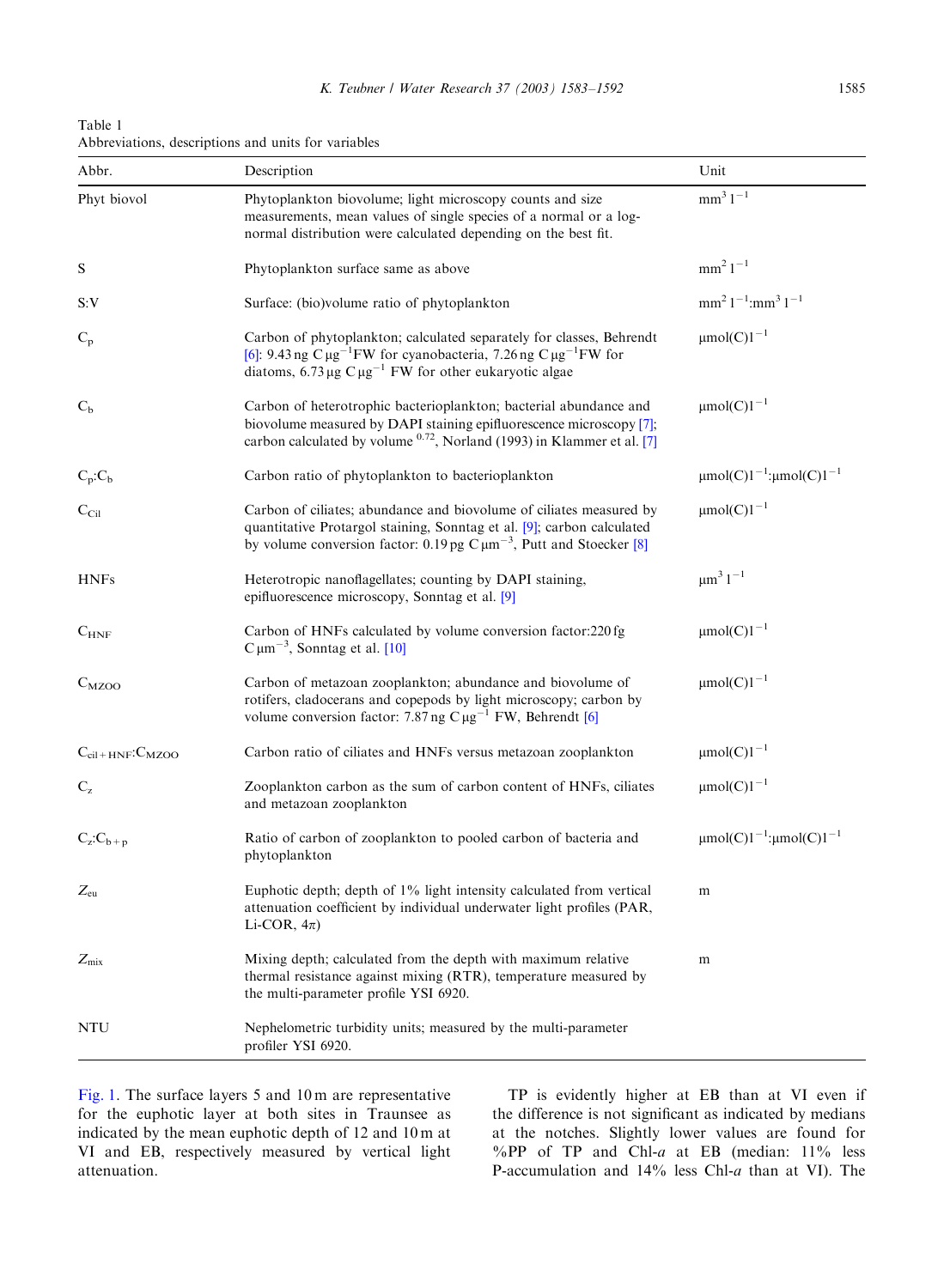<span id="page-3-0"></span>

Fig. 1. (A–D) Notched box whisker plots for the significance of differences between VI and EB from 1997 to 1998, (A–C) TP, %PP of TP and chlorophyll-a (chl-a) for surface depth (5–10 m), (D): carbon ratio of ciliates and HNFs versus metazoan zooplankton inclusive rotifers ( $C_{\text{Cil+HNF}}$ : $C_{\text{MZOO}}$ ) as integral for the total water column at VI (0–180 m) and EB (0–40 m). Boxes are notched at the median, the length of the notches indicate 95% confidence intervals.



Fig. 2. (A–H) Seasonal dynamic of phytoplankton biovolume, nutrients and physical properties at VI (A–D) and EB (E–F). A, E: Algae at 10 m; legend from top to bottom: chlorophytes plus cyanobacteria, chrysophytes, dinoflagellates, cryptophytes, diatoms. B, F: S:V ratio of phytoplankton at 10 m and the ratio of zooplankton carbon: pooled carbon of bacterio- and phytoplankton  $(C_z:C_{b+n}$ ratio of areal concentrations for water column 0–180 and 0–40 m, respectively; mmol m<sup>-2</sup>:mmol m<sup>-2</sup>). C, G. TN, TP and SRSi at 10 m. D, H: Euphotic depth ( $z_{\text{eu}}$ ) and mixing depth ( $z_{\text{mix}}$ ), notice the logarithmic scale. Zooplankton as in Fig. 1.

higher concentrations of TP at the impacted site EB are therefore neither associated with an enhanced proportion of P utilised by organisms nor, in particular, by higher algal biomass. Seasonal patterns (Figs. 2 and 3) and vertical distributions [\(Figs. 4 and 5](#page-4-0)) of this discrepancy are outlined now.

The seasonal dynamics of phytoplankton, nutrients, mixing and euphotic depths for VI and EB are shown in Fig. 2A–H. Phytoplankton exhibited a similar seasonal pattern at both sites (Fig. 2A and E). The annual biovolume maximum of  $1.1 \text{ mm}^3 \text{1}^{-1}$  at both sites was reached in May immediately before the onset of thermal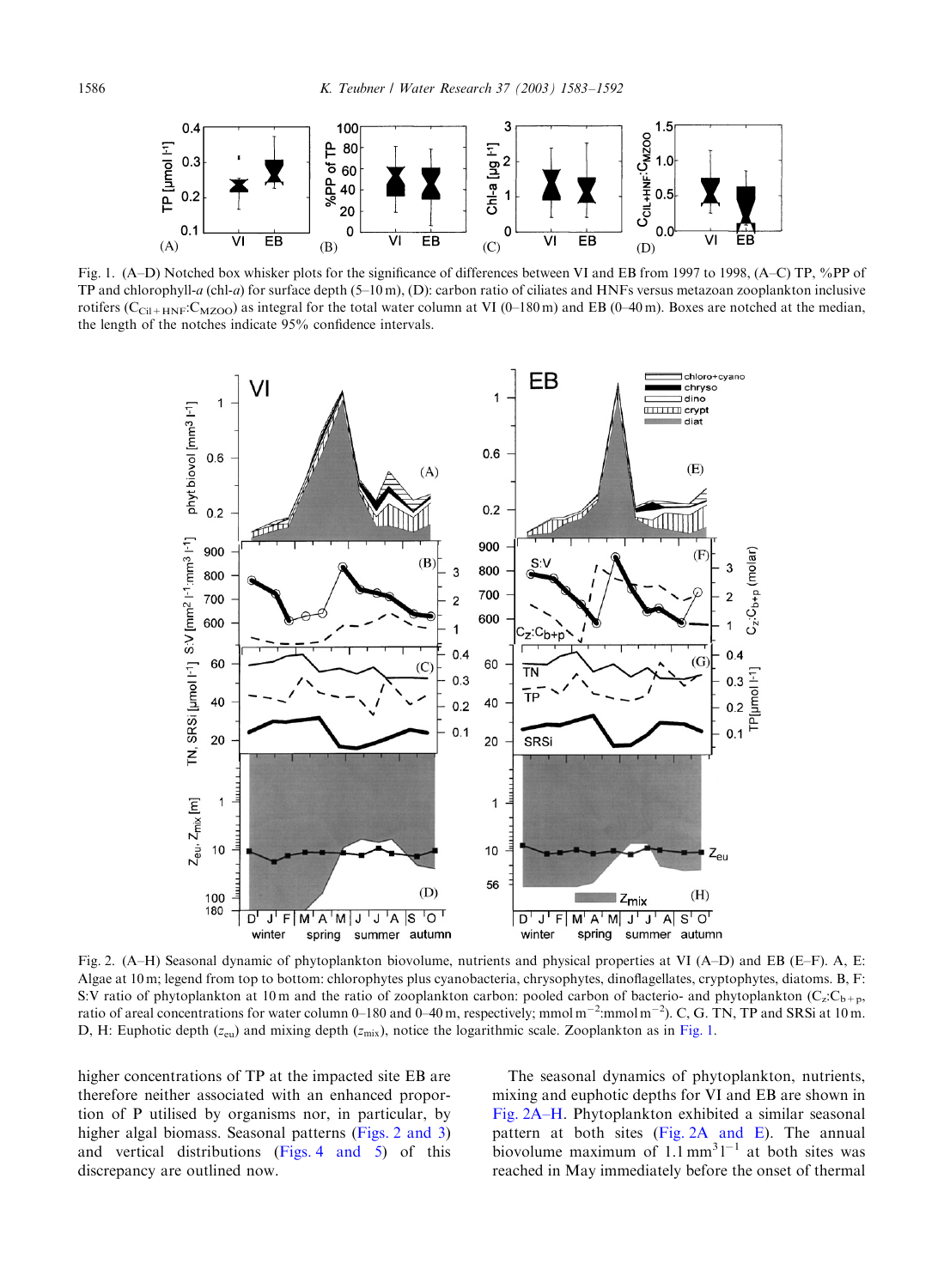<span id="page-4-0"></span>

Fig. 3. Seasonal pattern of phytoplankton for VI and EB: (A) PCA: biplot of the second vs. the first component. Abbr. of algae: Astfor-Asterionella formosa, Aulam-Aulacoseira ambigua, Cryero/ova-Cryptomonas erosa/ovata, Crymar-C. marssonii, Cerhir-Ceratium hirundinella, Dindiv-Dinobryon divergens, Rholac-Rhodomonas lacustris, Rholen–R. lens, Tabflo-Tabellaria flocculosa, Fracro-Fragilaria crotonensis, Frauln-F. ulna, Phalen -Phacotus lenticularis, Malspp-Mallomonas spp., cendia-centric diatoms, point labels: wint-winter, spring, summ-summer, aut-autumn for VI and EB, respectively, variance for components:  $30\% + 25\% = 55\%$ . (B) DA: plot of the second vs. the first function; algae, symbols and seasons as in A, variance for functions:  $56\% + 37\% = 93\%$ , overall success rate of correctly classified seasons=96% of cases.



Fig. 4. (A–C) PP vs. chlorophyll-a (chl-a) for depth layers (A–B) and annual averaged carbon ratio of phytoplankton to bacterioplankton  $(C_p:C_b, C)$  and turbidity units (NTU, D) in depth profiles at VI and EB (coefficients from Pearson product moment correlation in A–B).

stratification ([Fig. 2A–F\)](#page-3-0). Diatoms contributed with 90– 93% most to the phytoplankton biovolume in spring. Cryptophytes contributed 30–55% to total biovolume in late summer and autumn at both sites. Diatoms contributed on average 54% at VI and 48% at EB to total biovolume. Other algal groups such as dinoflagellates, chrysophytes, chlorophytes and cyanobacteria were of minor importance and reached not more than 26% of the total biovolume during the annual cycle. No statistically different temporal pattern between VI and EB could be found for any algal group ( $p > 0.05$ , t-test).

The relationship between the total-surface and the total-volume of phytoplankton was used as a measure

for the size structure within the algal community. This surface:volume ratio (S:V) showed a similar seasonal trend for both sites [\(Fig. 2B–F,](#page-3-0)  $p > 0.05$ , t-test). High S:V ratios were observed in December–January and in May indicating the relative dominance of algae with a relative high cell surface but low cell volume. The winter peak is mainly due to dominance of small cryptophytes, e.g. Cryptomonas pusilla, Rhodomonas lacustris and small unicellular centric diatoms. The spring peak referred to higher abundance of unicellular centric diatoms and needle-shaped pennate diatoms, e.g. Fragilaria ulna and Asterionella formosa. The S:V ratio ([Fig. 2B and F](#page-3-0)) is inversely related to concentrations of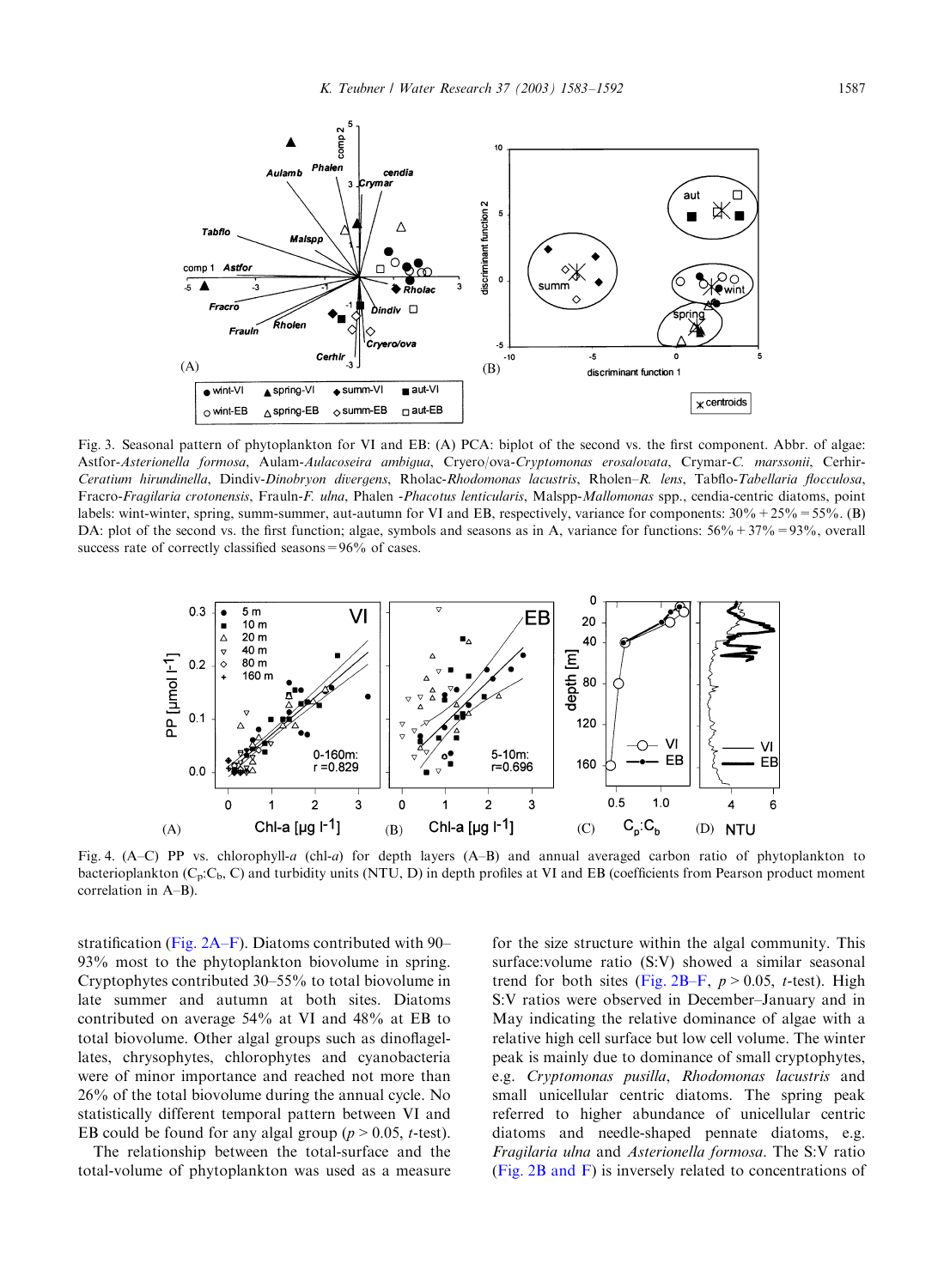<span id="page-5-0"></span>

Fig. 5. (A–E) Proportion between fractions of TP as DRP:DOP:PP and the stoichiometry of N:P:Si for depth profiles at VI (A–C) and EB (D–E). Annual averages for depths were indicated by numbers: VI-5, 10, 20, 40, 80 and 160 m, EB-5, 10, 20 and 40 m; upper surface (5 m) marked by an open circle. The central intersection point of the three solid lines indicates the proportion of DRP:DOP: PP=1:1:1 (A, D) and N:P:Si=16:1:17 (B) see method. The bold triangle in B is displayed in C and E. The open symbols in C and E show the proportion between inorganic dissolved fractions as DIN:SRP:SRSi, the filled symbols the ratio between total N, total P and SRSi (TN:TP:SRSi). Lines a–b and arrows in A are valid for A and D,  $\vec{A}$ , PP=11% in D is the difference of %PP between VI and EB, lines c–d and arrows in C for C, D and E, explanation see text.

SRSi ([Fig. 2C and G](#page-3-0)) in the photic zone at both sites (VI:  $r = -0.66$ ,  $p = 0.03$ ; EB:  $r = -0.61$ ,  $p = 0.04$ ). A weaker non-significant correlation is found to Si:TP (VI:  $r = -0.57$ , EB:  $r = -0.46$ ), but no correlation was observed between S:V and the carbon ratio of the zooplankton to the pool of bacterio- and phytoplankton integrated over the total water column  $(C_z: C_{b+p}$  in [Fig. 2B and F](#page-3-0)).

The seasonal dynamics of TN, TP and SRSi were almost identical at both sites [\(Fig. 2C and G\)](#page-3-0). SRSi and TP were low during the spring peak of algae and thermal stratification [\(Fig. 2D and H](#page-3-0)). The water column was stratified from May to September at VI but only for a short period from June to July at EB. The euphotic depth therefore exceeded the mixing depth 2 months longer in VI than in EB. Between-site optical properties (vertical attenuation, euphotic depth) are statistically significant (paired *t*-test,  $p < 0.05$ ). The euphotic depth was on average 2 m higher at the open water reference

site VI than at EB. The other parameters of the euphotic layer described above, however, were statistically not different between sites (paired *t*-test,  $p > 0.05$ ).

PCA and DA illustrate the phytoplankton structure at 10 m for VI and EB ([Fig. 3A and B](#page-4-0)). According to these analyses the representative algae were Mallomonas spp., Rhodomonas lacustris, unicellular centric diatoms and Asterionella formosa for winter; Fragilaria ulna, F. crotonensis, Cryptomonas marssonii and unicellular centric diatoms for spring; Phacotus lenticularis, Ceratium hirundinella, Cryptomonas marssonii, Rhodomonas lens, Fragilaria ulna and Dinobryon divergens for summer and Mallomonas spp., Dinobryon divergens, Cryptomonas ovata/erosa, Rhodomonas lacustris, R. lens and Asterionella formosa for autumn. Points for PCA and DA were labelled according to seasons and sites. PCA shows that points of the same season of VI and of EB are clustered together indicating the similarity of the seasonal composition at both sites ([Fig. 3A\)](#page-4-0). The result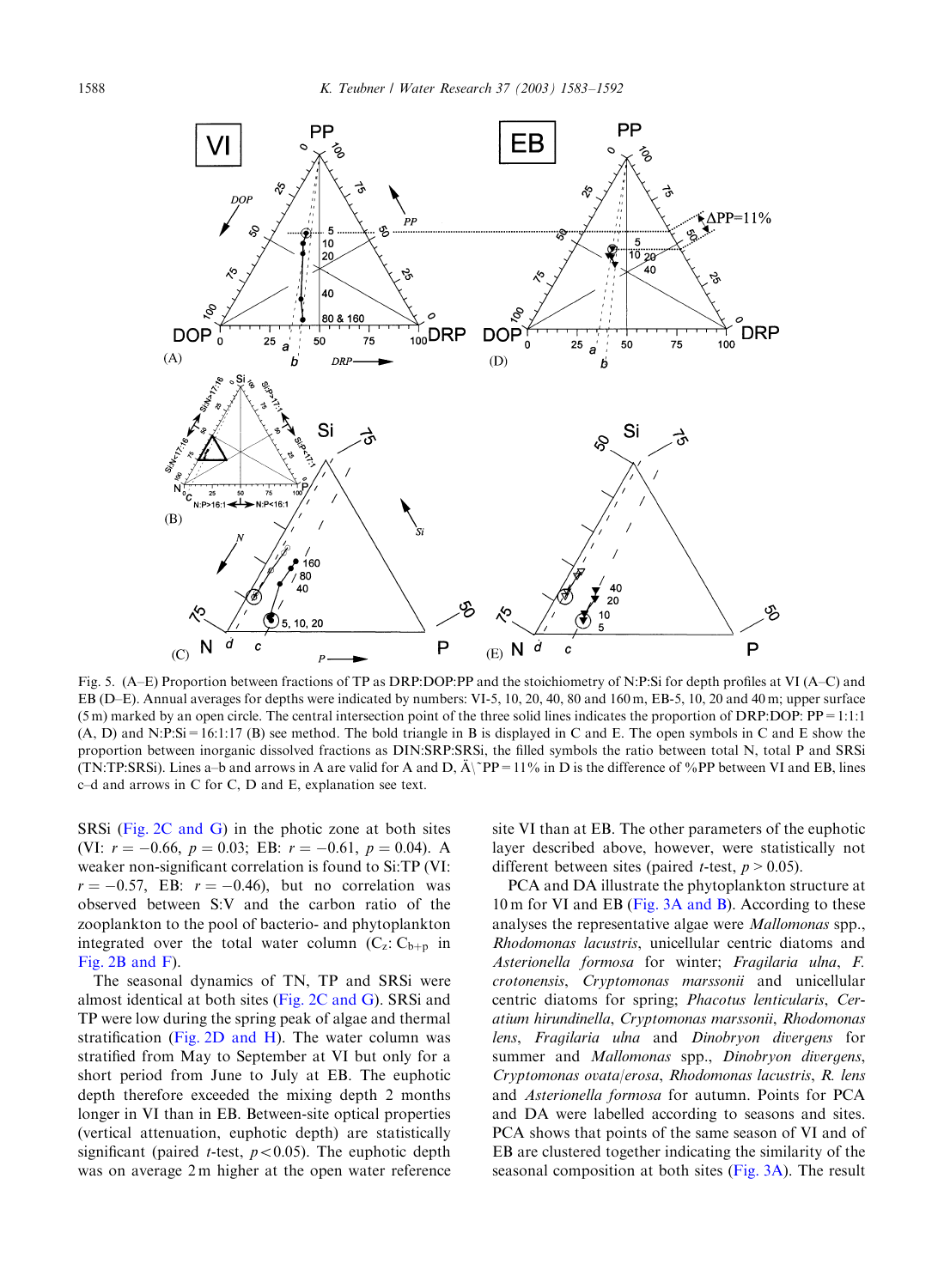**Pages 1589-1590 not shown** *K. Teubner / Water Research 37 (2003) 1583–1592*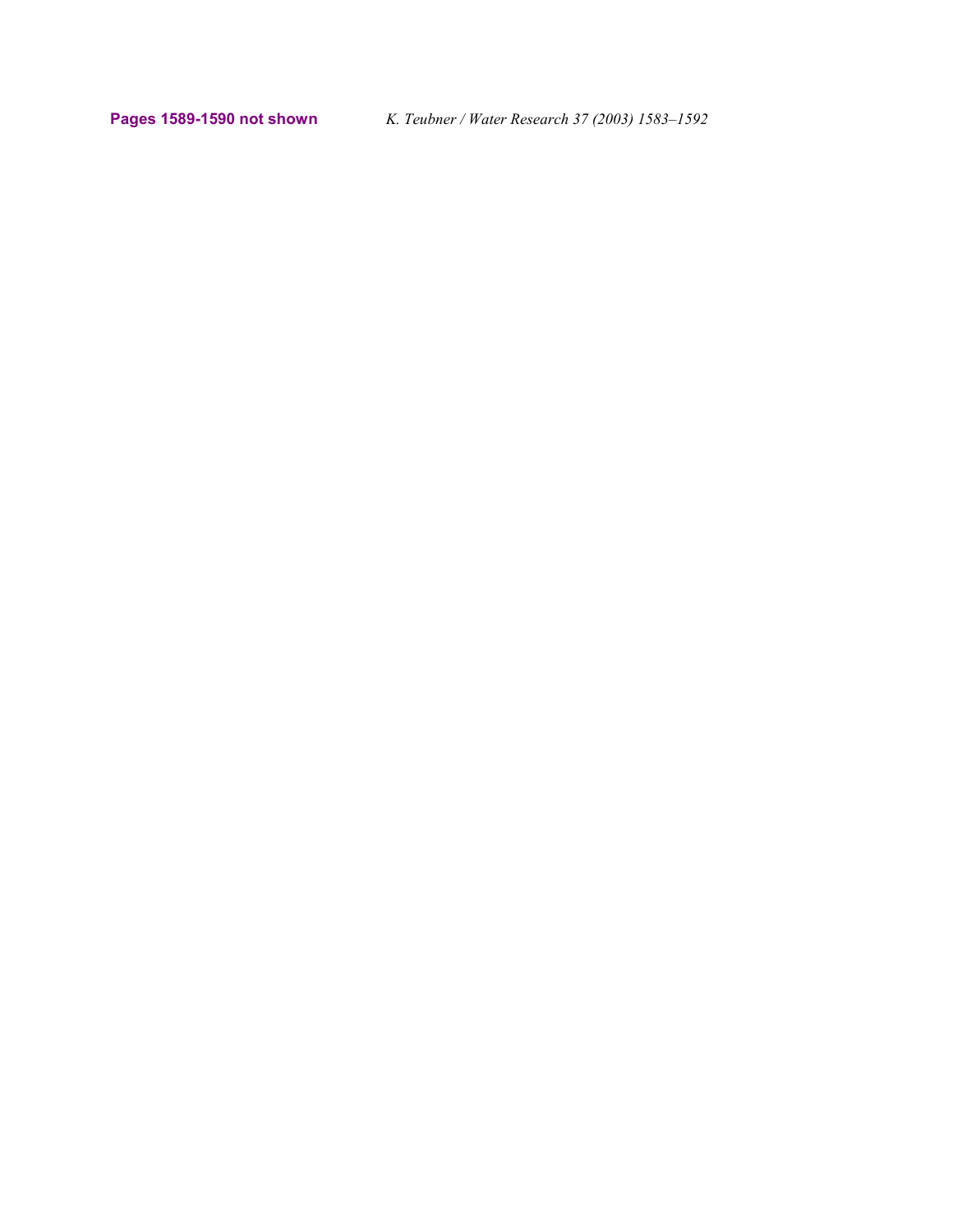recycled at longer intervals from the organic matter, P and N are rapidly recycled, thus, particulate Si supports much less or nothing at all to the regenerated production than the respective fraction of P or N (e.g.  $[14,15]$ ), (ii) species of phytoplankton have no storage capacity for Si, but can store P and N intracellularly (e.g. polyphosphate bodies, cyanophycin granules in cyanobacteria) which can be utilised for growth after external inorganic dissolved N and P is exhausted. Consideration of only inorganic dissolved N and P would ignore the potential growth by stored resources. Thus TN and TP are better estimators of the nutrient pool utilised for algal growth than their respective dissolved fractions (cf.  $[2,16]$ ). This opinion is also supported by the fact that no betweensite difference for DIN:DRP:SRSi exists in Traunsee. Not surprisingly, profiles of DIN:DRP:SRSi at both sites reflect mainly the same the general vertical pattern of the decrease of DRP and SRSi with depth.

Because P is the most severe limiting nutrient element in the oligotrophic Traunsee, the question arises how efficiently P is utilised, recycled and accumulated by planktonic organisms. P evaluated along a depth profile by both the DRP:DOP:PP and the TN:TP:SRSi ratio show, that the epilimnetic plankton community at the open reference site VI retains relatively more P in the cells (PP) or as total concentration (TP) than at the impacted site EB. The enhancement of %PP of TP implies indirectly a more efficient uptake or less losses due to (i) higher affinity to all dissolved P-fractions by bacteria and algae (e.g. [\[4\]\)](#page-8-0), (ii) higher storage capacity in algae and (iii) recycling at shorter turnover time (e.g. [\[17\];](#page-8-0) more on zooplankton see below). The epilimnetic P shift towards TP but not towards DRP relative to the other nutrients support again the adaptation of the plankton community to the most limiting element in the epilimnion, especially when considering that the absolute pool size of TP is lower at VI than at EB ([Fig. 1A\)](#page-3-0).

Si indicates best the layers of algal growth, because it is the only nutrient in the triple ratio which is utilised by algae only and therefore much less involved in regenerated production than N or P. Si is important for new production in stratified lakes after replenishment by mixing, eddy diffusion from deeper water into the euphotic zone and external load (e.g. [\[14,15\]](#page-8-0)). The layer of phytoplankton activity, therefore, is highlighted by Si-exhaustion relative to N and P. Accumulation processes dominate over decomposition processes at this layer of phytoplankton dominance and result in accumulation and stoichiometric shifts toward P. Similar observations were made when P-reduction shifted a lake from eutrophic to mesotrophic in Alte Donau [\[18\]](#page-8-0). The accumulation of that element which is limiting is a common phenomenon as e.g. shown by data from Behrendt [\[6\]](#page-8-0) when re-evaluated by triple ratios of C:N:P. In lake Müggelsee P-rich algal cells dominate at periods of P-limitation (diatoms and other eukaryotic

species during spring and autumn [\[6\]](#page-8-0)), while N-rich algae (cyanobacteria during summer [\[6\]\)](#page-8-0) at N-limitation [\[3\]](#page-8-0).

According to the  $C_p:C_b$  ratio of 1.2 the contribution of the bacterial carbon is almost the same as the algal carbon in the euphotic layer of oligotrophic Traunsee. This ratio is in the range of other studies and confirms the common phenomenon of increased significance of bacteria relative to algae with decreased standing crop of algae or productivity (e.g. [\[20\]](#page-8-0)).

Zooplankton composition is assumed to be an important component of the plankton community at VI affecting the relative increase of PP at lower TP concentrations. Nutrient cycling by ciliates and HNFs is more important at VI than at EB as can be assumed from the higher carbon ratio of microzooplankton to metazoan-zooplankton at VI. In contrast to this 'microbial loop', cycling by the 'classical food chain' is more relevant for EB ([Figs. 1D, 2B and F\)](#page-3-0). It has been accepted that energy and nutrients are most efficiently transferred from lower to higher trophic levels via 'microbial loop'. Nutrient regeneration by micro-zooplankton therefore becomes more important as the overall productivity decreases in an increasingly resource-limited lake [\[20\].](#page-8-0)

The differences between sites are expressed by different forms of the average vertical profiles of DRP:DOP:PP and TN:TP:SRSi. Reasons for the disturbance at the impacted by less P-accumulation of organisms in euphotic layer and a spatially reduced trophogenic zone to the top 10m marked by Si exhaustion relative to TN and TP are: unstable stratification due to the input of industrial tailings at 2 and 20 m, a turbidity plume at 20–40 m, the enlarged size of TP by industrial effluents and the metazoan dominated food chain. The area of the EB at the impacted site is about  $0.3 \text{ km}^2$ , corresponding to only 1.2% of the total area of the lake. Because of the strongly localised disturbance near the impacted site, the effects on the plankton community are insignificant for the lake in total.

### 5. Conclusions

- 1. Annual averages of ratios for the proportion between P-fractions and for stoichiometry between P and other nutrients (DRP:DOP:PP and TN:TP:SRSi) are sensitive indicators to identify TP pool-size related effects and the distribution of phytoplankton along depth gradients in deep oligotrophic lakes.
- 2. Significant differences between the open-water reference site and the impacted site are evident from vertical profiles of both the P-accumulation (%PP of TP) evaluated by DRP:DOP:PP and the distribution of phytoplankton assessed by Si-exhaustion